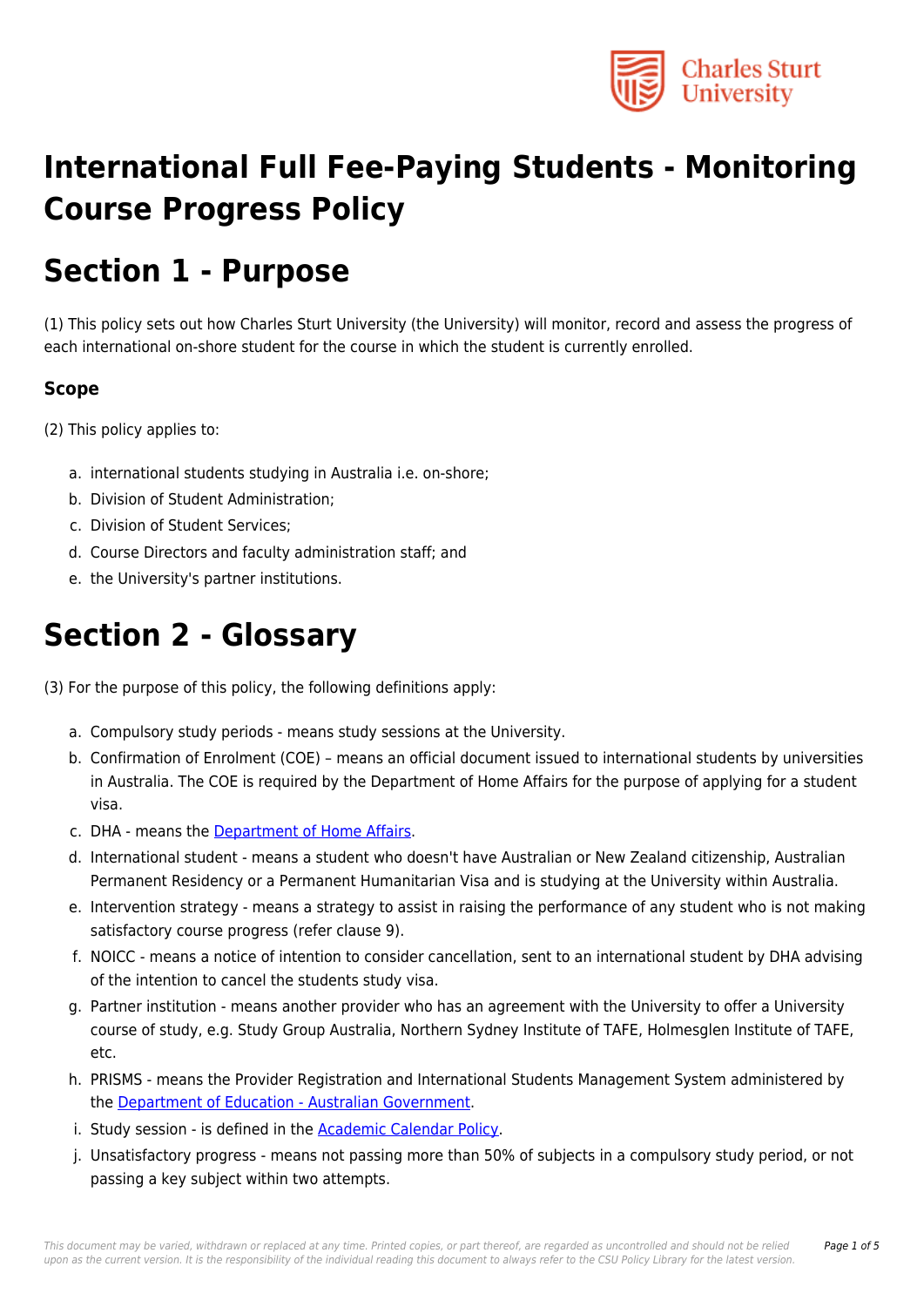# **Section 3 - Policy**

(4) The [Education Service for Overseas Students \(ESOS\) Act](https://policy.csu.edu.au/directory-summary.php?legislation=12), requires providers of education and training courses to international student studying in Australia to be registered, and sets out other requirements with which the University and its staff must comply. These include obligations under the [National Code of Practice for Registration Authorities](https://policy.csu.edu.au/directory-summary.php?code=1) [and Providers of Education and Training to Overseas students \(National Code\)](https://policy.csu.edu.au/directory-summary.php?code=1) which is made under, and forms part of, the **[ESOS Act.](https://policy.csu.edu.au/directory-summary.php?legislation=12) [Standard 10, Part D](https://policy.csu.edu.au/directory-summary.php?legislation=33)** of the National Code, specifically addresses monitoring course progress requirements by registered providers.

#### **Intervention strategy**

(5) The University must have an intervention strategy to assist in raising the performance of any student who is not making satisfactory course progress. It must specify:

- a. procedures for contacting and counselling students;
- b. strategies to assist identified students to achieve satisfactory course progress; and
- c. the process by which the intervention strategy is activated.

#### **Course progress**

(6) At the end of each compulsory study period, students must be assessed against the [Academic Progress Policy](https://policy.csu.edu.au/document/view-current.php?id=250) noting that clauses 14 and 25 of that policy, which refer to rate of progress, do not apply. Clauses 11-13 which relate to maximum time, also do not apply.

(7) International students are required to meet the following rate of progress and maximum time rules:

- a. pass more than 50% of their subject points, for which they were awarded a substantive grade, in each session of their enrolment; and
- b. complete their course within the duration of their Confirmation of Enrolment.

(8) If a student is identified for the first time as not making satisfactory course progress, the University must implement the intervention strategy within the first four weeks of the following study period.

(9) However, if the University identifies that a student is at risk of making unsatisfactory course progress before the end of the compulsory study period, staff are encouraged to implement the intervention strategy as early as practicable.

(10) The intervention strategy must include provisions for:

- a. where appropriate, advising students on the suitability of the course in which they are enrolled;
- b. assisting students by advising of opportunities for reassessment of tasks in units or subjects they had previously failed, or demonstrate the necessary competency in areas in which they had not previously been able to demonstrate competency; and
- c. advising students that unsatisfactory course progress in two consecutive compulsory study periods for a course could lead to the student being reported to DHA and cancellation of his or her visa, depending on the outcome of any appeals process.

#### **Intention to report a student to the Department of Home Affairs (DHA)**

(11) If a student is identified as not making satisfactory course progress in a second consecutive compulsory study period in a course, the Executive Director, Division of Student Administration or nominee must consider the student's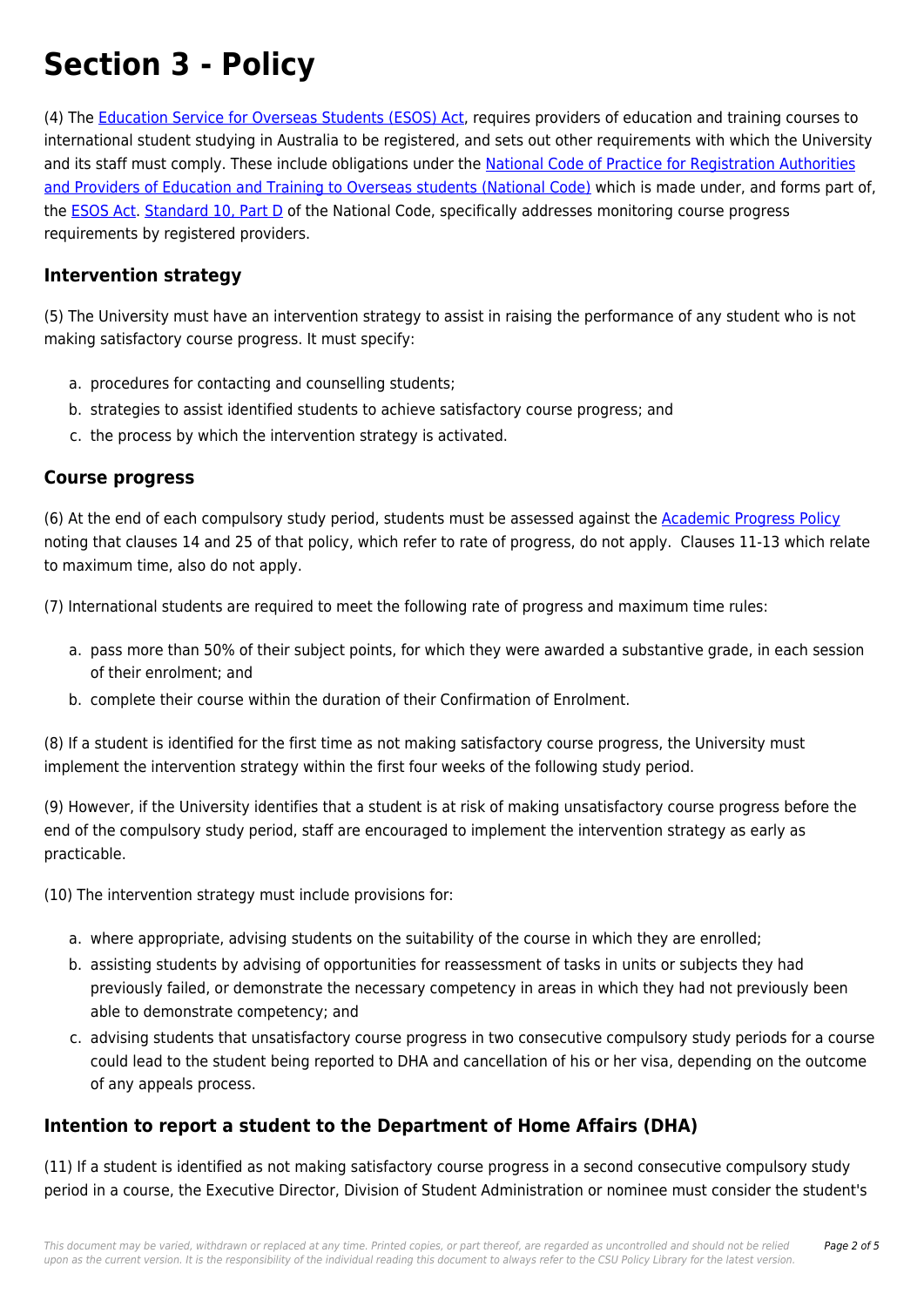situation and generally after taking advice from relevant staff and unless unusual circumstances occur, notify the student of its intention to report the student to DHA for unsatisfactory progress. This is by written notice.

# **Section 4 - Procedures**

#### **Assessing course progress**

(12) In assessing course progress the University will:

- a. assess each student's record in exactly the same manner as domestic students, as outlined in the [Academic](https://policy.csu.edu.au/document/view-current.php?id=250) [Progress Policy](https://policy.csu.edu.au/document/view-current.php?id=250). However, the international student will be assessed against the rate of progress and maximum time rules outlined in this policy (refer clause 7);
- b. categorise each student as:
	- i. satisfactorily meeting academic course progression no action required;
	- ii. at risk of making unsatisfactory course progress requiring intervention strategy; or
	- iii. failing to satisfy academic course progression issues a notice of intention to report to DHA.
- c. maintain appropriate records;
- d. receive and consider appeals following advice to the student of intention to report to DHA; and
- e. report the student to DHA for failing to satisfactory academic course progression.

#### **Notice of intention to report the student to DHA and appeal provisions**

(13) A student categorised as failing to satisfy academic course progression will be given written notice of intention to report the student to the [Department of Home Affairs](https://policy.csu.edu.au/download.php?id=575&version=1&associated)(DHA).

(14) The notice will inform the student that he or she is able to access the University's complaints and appeals process and that the student has 20 working days in which to do so. (This does not mean that the complaints/appeals process must be finalised within 20 working days).

(15) An appeal must be lodged as outlined in the 'Intention to Report' notice - there is no prescribed form.

(16) The student has a right of appeal on the following grounds:

- a. a provider's failure to record or calculate a students' marks accurately;
- b. the study session completed was not compulsory for progress in meeting student visa requirements;
- c. compassionate or compelling circumstances; or
- d. the provider has not implemented its intervention strategy; and
- e. other policies according to its documented policies and procedures made available to the student.

#### **Appeal and ongoing support**

(17) Where the student successfully appeals a notice of intention to report to DHA, the outcomes may vary according to the findings of the appeals process.

- a. if the appeal shows that there was an error in calculation, and the student actually made satisfactory course progress (successfully completed more than 50% of the course requirements for that study period), the provider does not report the student and there is no requirement for intervention; or
- b. if the appeals process shows that the student has not made satisfactory progress, but there are compassionate or compelling reasons for the lack of progress, ongoing support will be provided to the student through an intervention strategy and the University will not report the student.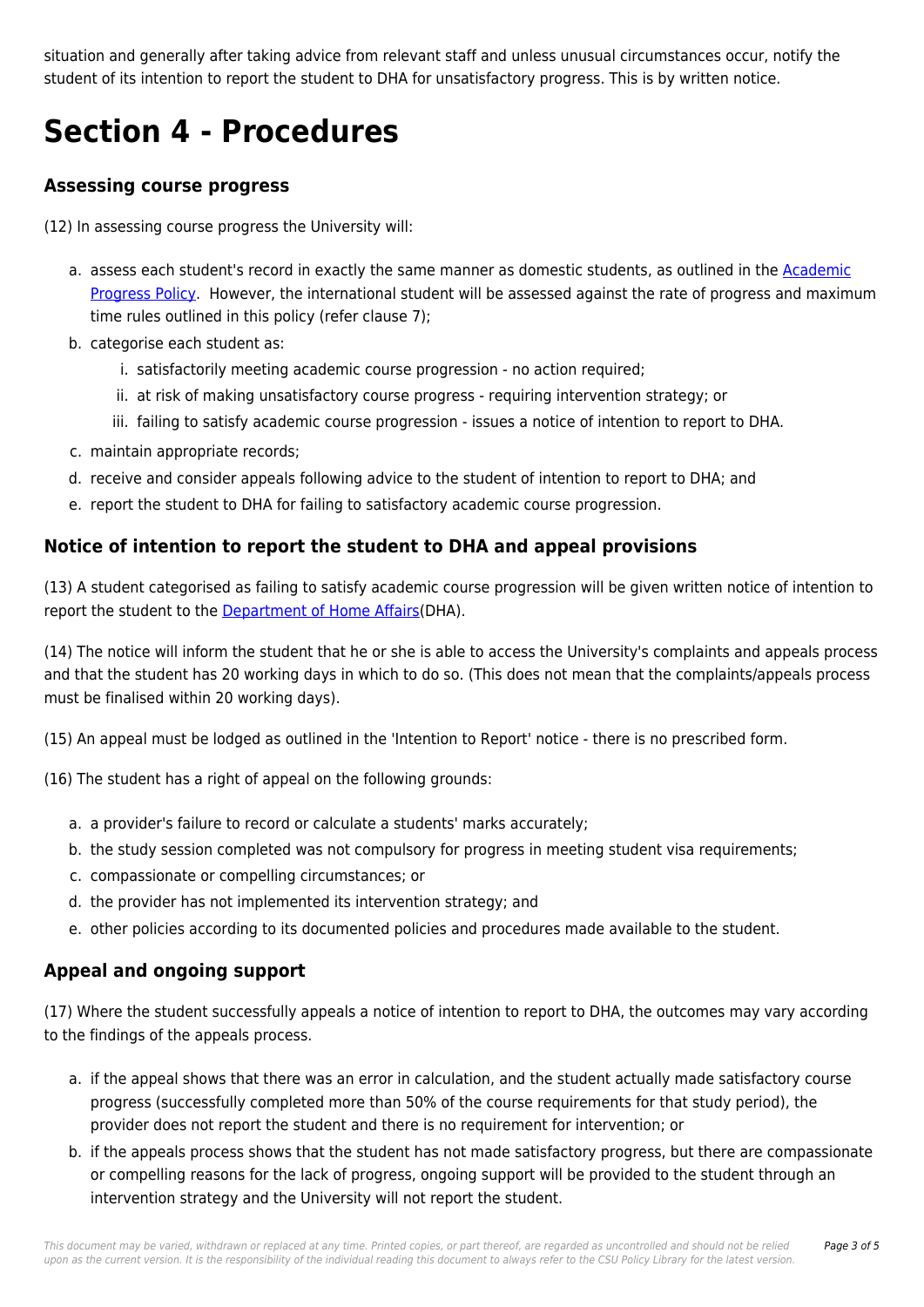#### **Report to DHA through PRISMS**

(18) Where:

- a. the student has chosen not to access the appeals process within the 20 working day period;
- b. the student withdraws from the appeals process; or
- c. the appeals process is completed and results in an appeals decision supporting the University (i.e. the student's appeal was unsuccessful),

the registered provider must notify DHA, through PRISMS, as soon as practicable of the student not achieving satisfactory course progress.

(19) A report of this nature to DHA will result in the exclusion of the student from further study at the University for a period of up to 3 years.

#### **Department of Home Affairs (DHA) action**

(20) DHA will consider all the information available and if they decide to consider cancellation, DHA will send a NOICC prior to a decision being made to cancel the student's visa. Students will be given an opportunity to respond to the NOICC and explain their situation. The student does not need to attend a DHA office.

#### **Records to be maintained**

(21) The student's file must hold:

- a. documented evidence of the intervention measures implemented (i.e. how the intervention strategy was used);
- b. evidence of written notice informing the student that the University intends to report the student for not making satisfactory progress and advising the student that he or she may access the complaints and appeals process within 20 working days;
- c. evidence of an appeal, if a student appeals; and
- d. evidence in the student's file of final reporting to the [Department of Home Affairs](https://policy.csu.edu.au/download.php?id=575&version=1&associated) via PRISMS.

# **Section 5 - Guidelines**

(22) The following references assist in providing background and support to this policy:

- a. [Academic Progress Policy;](https://policy.csu.edu.au/document/view-current.php?id=250)
- b. International Student Service Officer;
- c. [Education Services for Overseas Students Act 2000](https://policy.csu.edu.au/directory-summary.php?legislation=12) Standards; [Complaints and Appeals \(8\),](https://policy.csu.edu.au/directory-summary.php?legislation=39) [Monitoring Course](https://policy.csu.edu.au/directory-summary.php?legislation=33) [Progress \(10\);](https://policy.csu.edu.au/directory-summary.php?legislation=33) and
- d. the University's at risk notices.